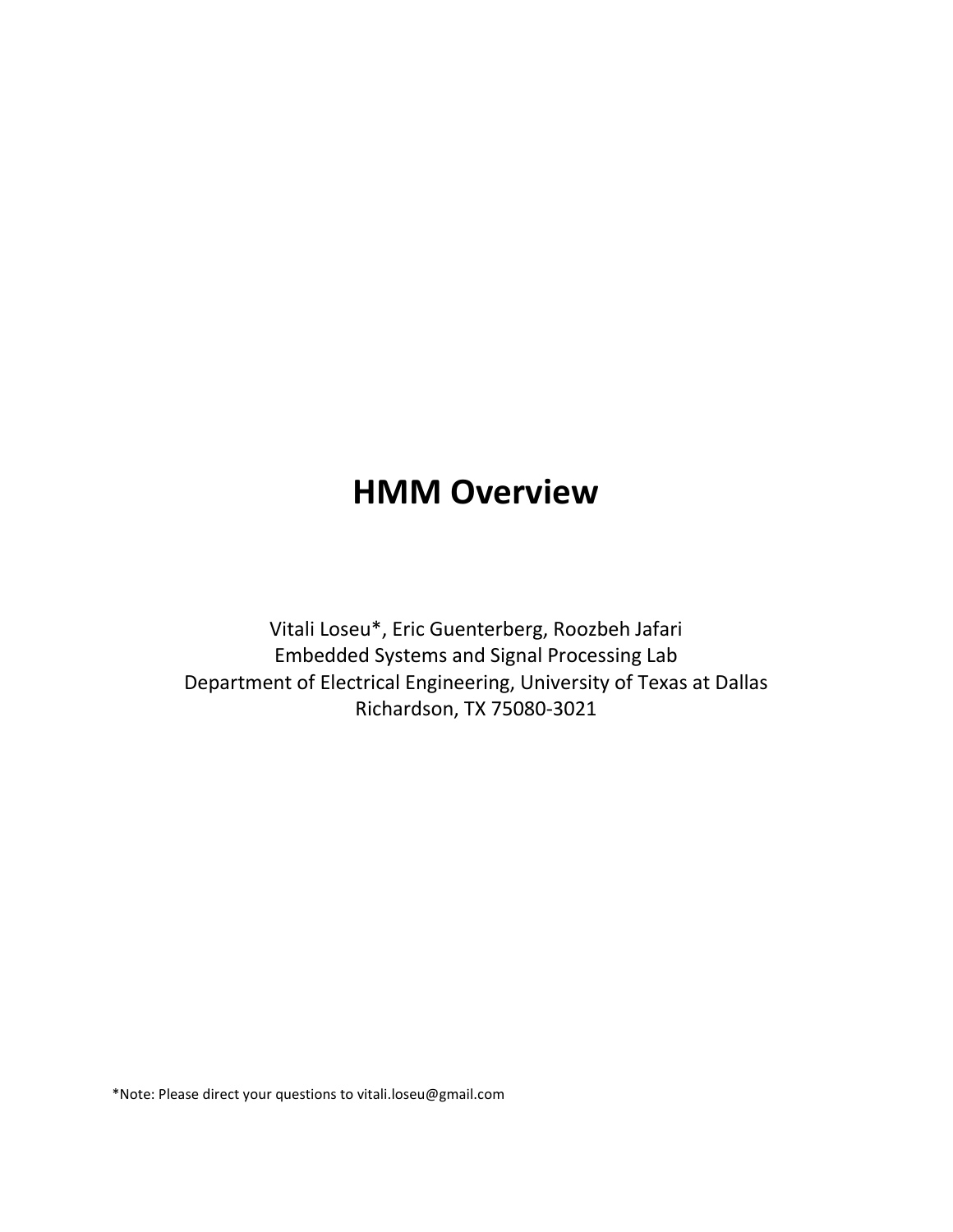#### • Markov Process

Markov process is a statistical process that describes a memory-less system, meaning that the probability of future events depends only on the current state, and not on any of the previous states. Markov processes often appear in the context of the exponential random distributions that also have memory-less property. This property can be described as the following conditional probability equality

$$
Pr[X(t + \Delta t) = y | X(s) = x(s), \text{ for all } s \le t] = Pr[X(t + \Delta t) = y | X(t) = x(t)]
$$

Which mean that that probability of being in state y at time t+Δt conditioned on being in state x(t) at time t is equivalent to being in the same state y conditioned on state values before time t, which displays that any information before time t does not contribute to the probability.

In many cases, customer inter-arrival times exhibit memory-less property. This can be explained by the fact that there is potentially infinite number of customers, and each one of them determines their schedule themselves. Since the interval of the receiving system neither speed up nor slow down those independent arrivals the memory-less property must hold for the overall system.

#### **Markov Chain**

In practice, Markov processes with a discreet state-space (also referred to as Markov chains), are used. Markov chain is a process that contains a discreet number of states, and describes transitions from state to state. According to the Markov memory-less property, only the current state and current observation affect the state transition.

There is a variety of properties and types of Markov chains. In this work, we are interested in a leftright Markov chain, where the model restricts what states can be accessed from different states. In our case states can only be accessed in the left to right direction, with a possible loop-around.



#### • Hidden Markov Model

In a normal Markov model, each state can be observed so that transition probabilities are the only parameters of the system. In the Hidden Markov Model states can not be directly observed, but the output of every state may be observed. Each state has probability distribution of outputs over a set of tokens. Therefore, based on the sequence of tokens generated by the outputs it is possible to evaluate a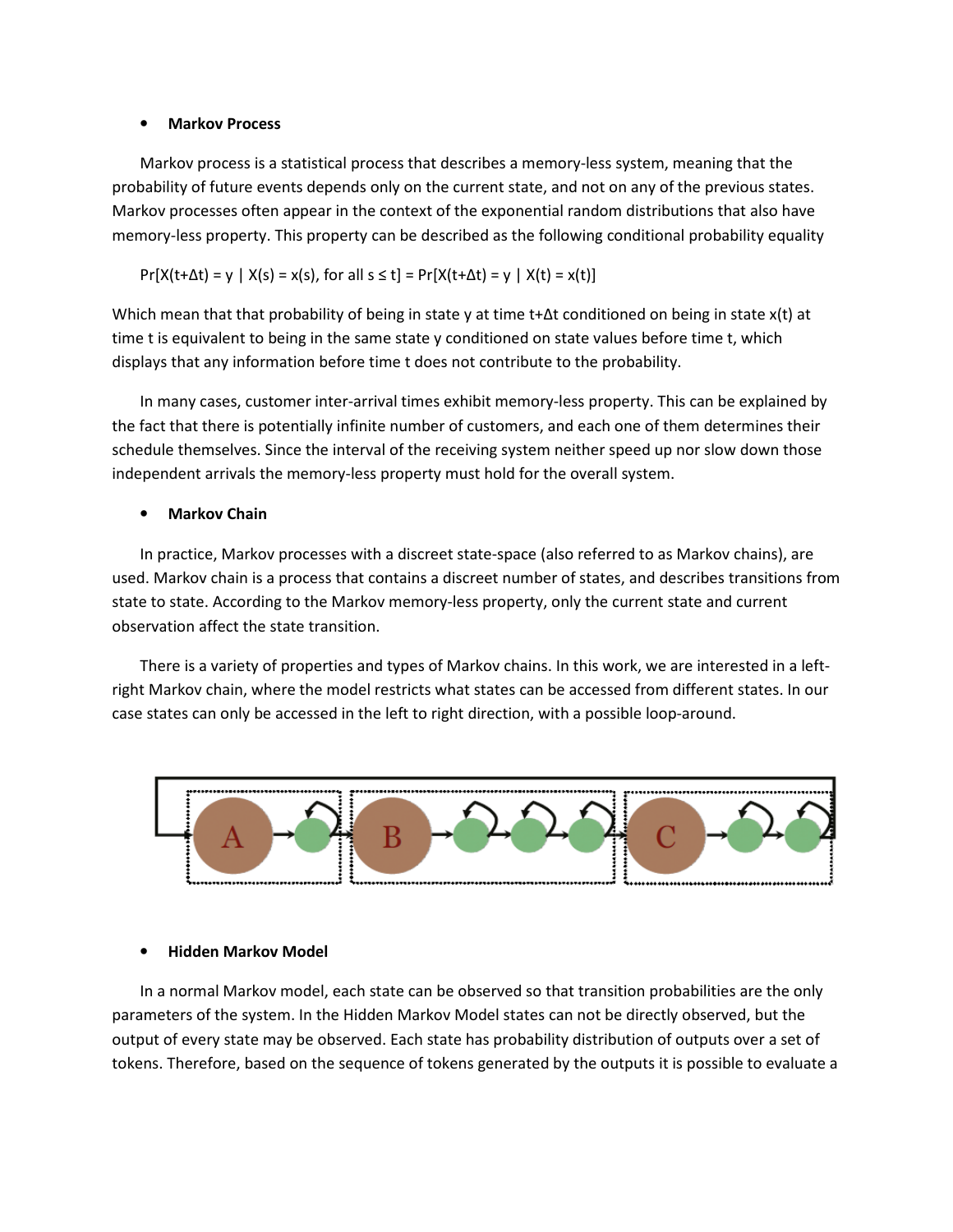particular state sequence with respect to others. In other words, the state sequence is also a parameter in addition to the transition probabilities between states.

## • Hidden Markov Model For Annotation

Based on the description of the Hidden Markov Model (HMM) multiple problems can be defined and addressed. We are interested in the problem of 1) finding the most likely state sequence based on a given output sequence or a set of such sequences. During the training part, the system finds the maximum likelihood estimate of parameters of the system given a known observation. 2) Given the parameters of the system and an output sequence, find the most likely state sequence. Based on the training data and the observed sequence, the system can annotate observed events by associating them with the states of the HMM. In here, the result of the first step is used for annotation, so it is essential to guarantee that the training of the system corresponds to the observation being annotated.

## • Hidden Markov Model Training

During the training process, we collect observations, add manual annotation points, and define HMM parameters that correspond to those. This process is split in multiple stages:

- First, we define real states that correspond to events in the action, ie events we are trying to annotate, and transition states that define transition sequences between real states. Red states are real state, while green states are transition states. The system must transition from the real state after one observation, while it can self-transition to a transition state. The motivation of this design is displayed in the figure.